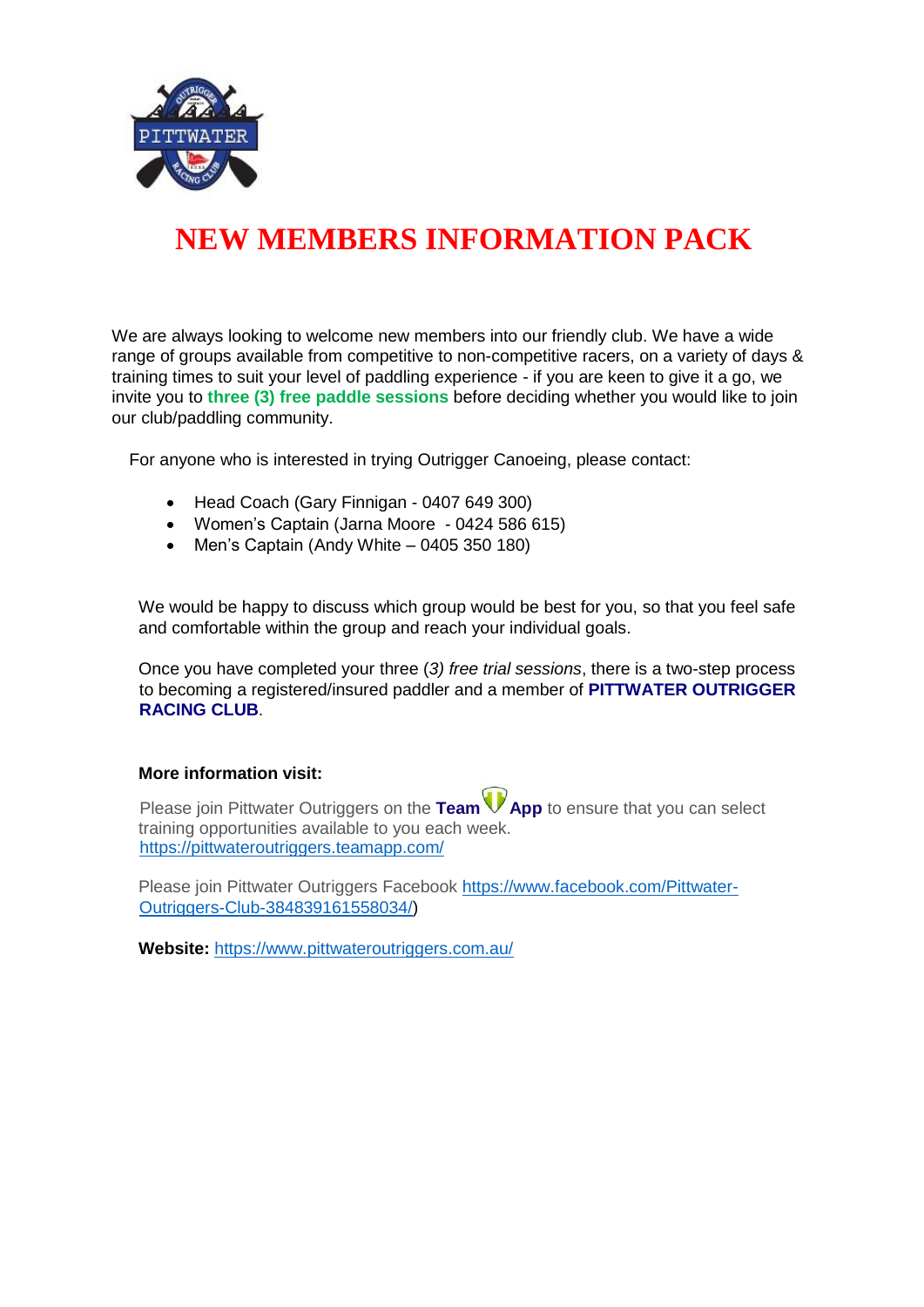

# **WHAT TO WEAR/ BRING**  $\checkmark$  Sense of adventure  $\checkmark$  Comfortable shorts/bike pants/wetsuit shorts  $\checkmark$  Shoes that can get wet  $\checkmark$  Singlet top/T-shirt/rashie optional  $\checkmark$  Cap/sunglasses  $\checkmark$  cold/windy weather: thermals (these are the best at staying warm when wet), a spray jacket and perhaps a beanie  $\sqrt{\phantom{1}}$  Water  $\checkmark$  Sun cream  $\checkmark$  Change of clothes / towel

# **WHERE AND WHEN WE PADDLE**

The club has (two) 2 registered coaches who plan the training sessions for the whole year in advance and special technique sessions are arranged during the year. We train from Bayview either BYRA or Rowlands Reserve and enjoy the picturesque waters of Pittwater.

# **Training sessions:**

Training sessions are open to all club members and continue throughout the year. Winter is a great time to train and maintain fitness. During the race season, men's, women's and mixed crews may choose to train separately and at other times to fit their individual race preparation schedules.

Please join us on the Pittwater Outriggers on the [Team](https://pittwateroutriggers.teamapp.com/)  $\nabla$  [App](https://pittwateroutriggers.teamapp.com/) so that you will always know what training opportunities exist. We can all see who is training and ensure we have the correct equipment at the right location. Opt in to player or official and your reason for joining is that you are a member/paddler.

### **Check Team App for current sessions and times.**

**Membership Checklist:**

- **1. Complete PORC online Membership form**
- **2. Complete PORC indemnity release form**
- **3. PAY PORC annual membership Fee via our website**
- **4. Join AOCRA & pay annual membership fee of \$70.00**